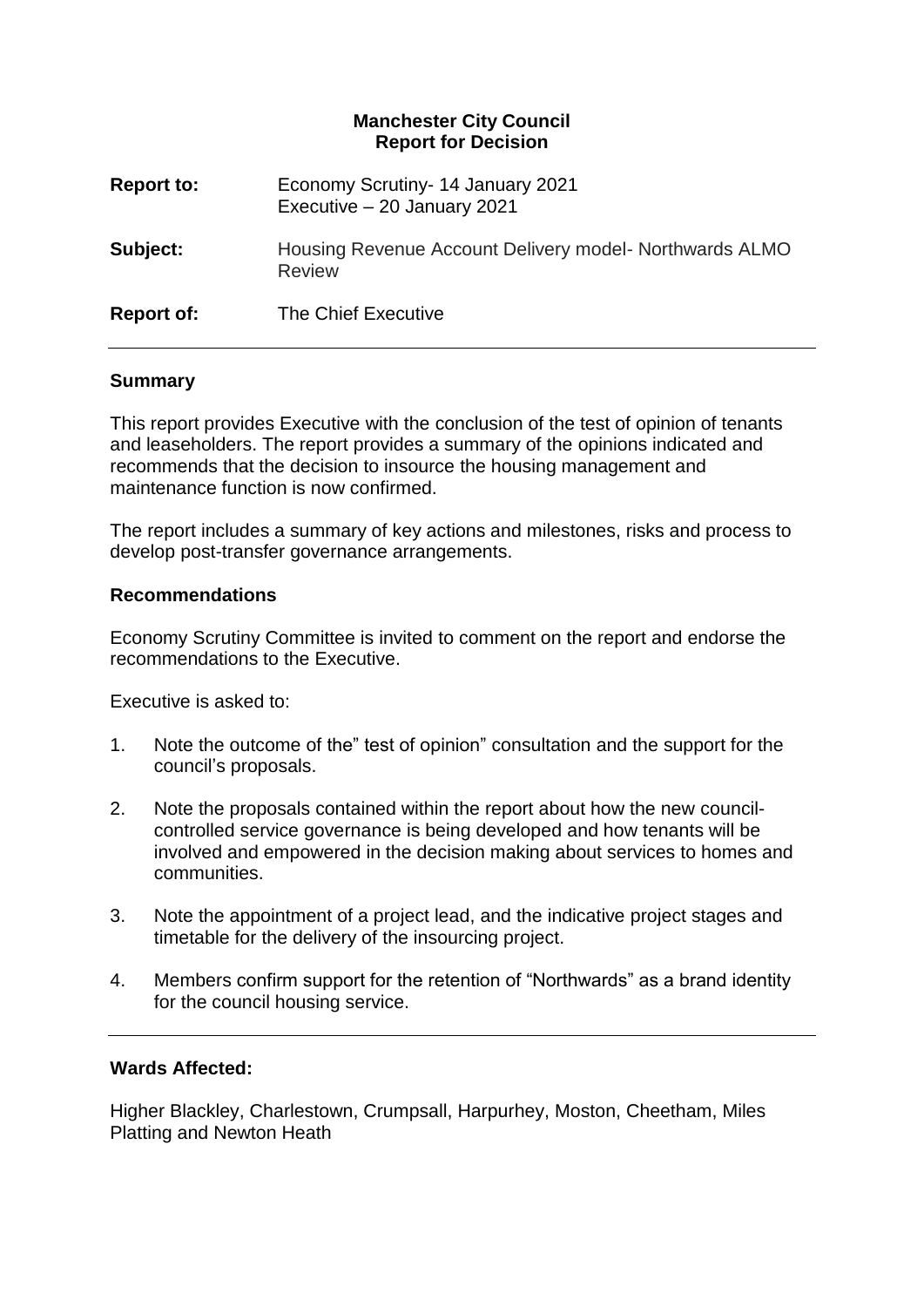**Environmental Impact Assessment** - the impact of the issues addressed in this report on achieving the zero-carbon target for the city

The retrofitting of existing homes managed by Northwards is a key aspect of this proposal. The HRA cannot currently support the level of investment required to achieve a level of retrofit to meet Zero Carbon. Measures need to be taken to manage the projected deficit in the HRA in order to meet Zero carbon and other policy aspirations.

| <b>Manchester Strategy outcomes</b>                                                                                        | Summary of how this report aligns to the OMS                                                                                                                  |  |
|----------------------------------------------------------------------------------------------------------------------------|---------------------------------------------------------------------------------------------------------------------------------------------------------------|--|
| A thriving and sustainable city:<br>supporting a diverse and<br>distinctive economy that creates<br>jobs and opportunities | As the largest single landlord in the City the<br>Housing service is a major source of contracts and<br>supplies that ideally are sourced locally             |  |
| A highly skilled city: world class<br>and home-grown talent sustaining<br>the city's economic success                      | A major employer the Housing services for the<br>council stock currently employs c350 people and<br>supports apprenticeships and wider skills<br>development. |  |
| A progressive and equitable city:<br>making a positive contribution by<br>unlocking the potential of our<br>communities    | The housing service is the largest single community<br>influencer in North Manchester alongside the City<br>Council.                                          |  |
| A liveable and low carbon city: a<br>destination of choice to live, visit,<br>work                                         | Central to this report is the investment needed to<br>retrofit existing homes in order to achieve a Zero<br>carbon housing stock.                             |  |
| A connected city: world class<br>infrastructure and connectivity to<br>drive growth                                        | The housing service is a major contributor to the<br>North Manchester infrastructure.                                                                         |  |

### **Financial Consequences**

The "due diligence" exercise provided robust and externally validated financial analysis of the available options. Indications of the revised HRA budget position has been previously reported.

The budget to conclude the prices and transfer the service into the Council is £1.4m. This can be funded using HRA reserves.

### **Contact Officers:**

| Name:      | Kevin Lowry                                |
|------------|--------------------------------------------|
| Position:  | Director of Housing and Residential Growth |
| Telephone: | 0161 234 4811                              |
| E-mail:    | kevin.lowry@manchester.gov.uk              |
| Name:      | <b>Carol Culley</b>                        |
| Position:  | Deputy Chief Executive and City Treasurer  |
| Telephone: | 0161 234 3030                              |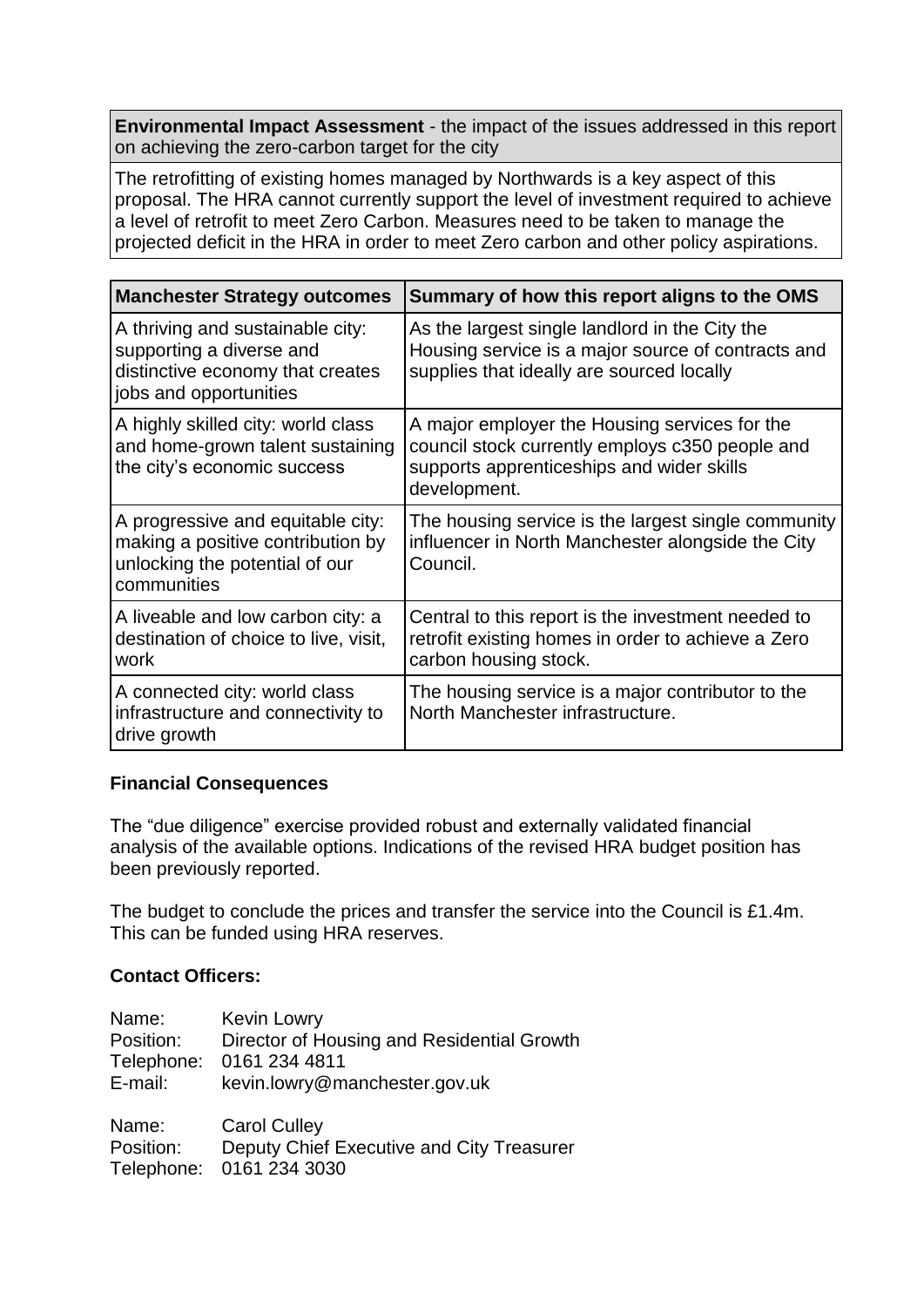E-mail: c.culley@manchester.gov.uk

Name: Fiona Ledden Position: City Solicitor Telephone: 0161 234 3030 E-mail: f.ledden@manchester.gov.uk

# **Background documents (available for public inspection):**

- Housing Revenue Account 2016/17 to 2018/19, Executive, 17th February 2016.
- Housing Revenue Account 2016/17 to 2018/19, Finance Scrutiny, 25th February 2016.
- Housing Revenue Account and the Council's Housing Management Contracts, Executive, 11th January 2017
- Housing Revenue Account Delivery model- Northwards ALMO Review, Executive 3 June 2020
- Housing Revenue Account Delivery Model-Northwards ALMO review, Executive 9 September.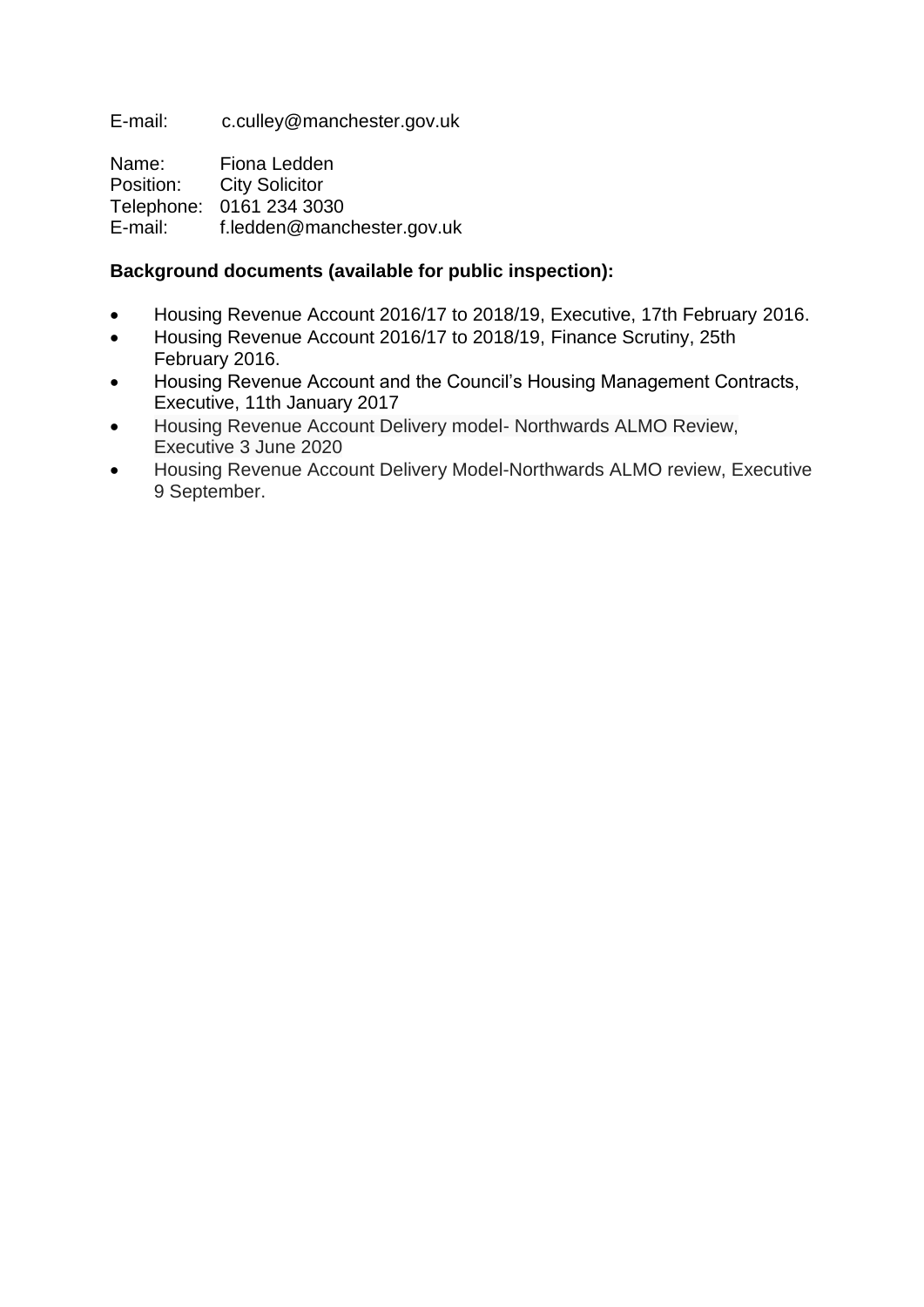# **1.0 Introduction**

- 1.1 Manchester City Council owns nearly 15,500 council homes. These are managed on behalf of the council by a mix of delivery methods:
	- The majority of the homes (12,700) are managed by Northwards Housing Limited (NHL);
	- 527 homes in Ardwick are managed by Grove Village Limited;
	- 1,469 homes in Miles Platting and Newton Heath are managed by Renaissance Miles Platting Ltd;
	- 741 homes in Brunswick are managed by Solutions for Brunswick (S4B); and
	- Guinness Partnership manage 171 Council properties in West Gorton
	- Peaks and Plains Housing Association manage 11 bungalows in Alderley **Edge**
	- Avro Hollows Tenant Management Organisation (TMO) manage 312 properties in Newton Heath
	- Shout Tenant Management Organisation manage 94 properties in Harpurhey
- 1.2 The Council established Northwards Housing Limited (NHL) in 2005 with the primary objective of securing government funding to deliver the Decent Homes standard. Although the decent homes funding has now ceased, the Council has retained NHL and has continued to commission housing and additional services including the City-wide allocations scheme, Manchester Move and the delivery of the capital investment programme for Council housing.
- 1.3 On 3 June 2020 Executive considered the position of the delivery of the Housing service in the context of the Housing Revenue account (HRA). The current HRA 30-year business plan shows that reserves fall below the c£60m level required to avoid having to pay increased interest charges on debt in 2027/28, and the reserves are forecast to be exhausted by the end of the 30 year business plan leaving a deficit. The investments provision in the current business plan is primarily aimed at maintaining decent homes.
- 1.4 The June report reflected that there is additional pressure and demands on the HRA including enhanced fire safety works, new build schemes and retrofitting to achieve full Zero carbon of existing homes by 2038. Combined, these areas lead to a projected deficit in excess of £400m by the end of the 30-year business plan.
- 1.5 Following consideration of the issues and options in reports in June and September Executive agreed to:
	- approve consultation on the preferred option (insourcing) identified as part of the HRA review to bring the ALMO back in-house;
	- noted the outcomes from the due-diligence exercise of the Northwards ALMO, which had included consultation with staff, unions, tenants and local stakeholders.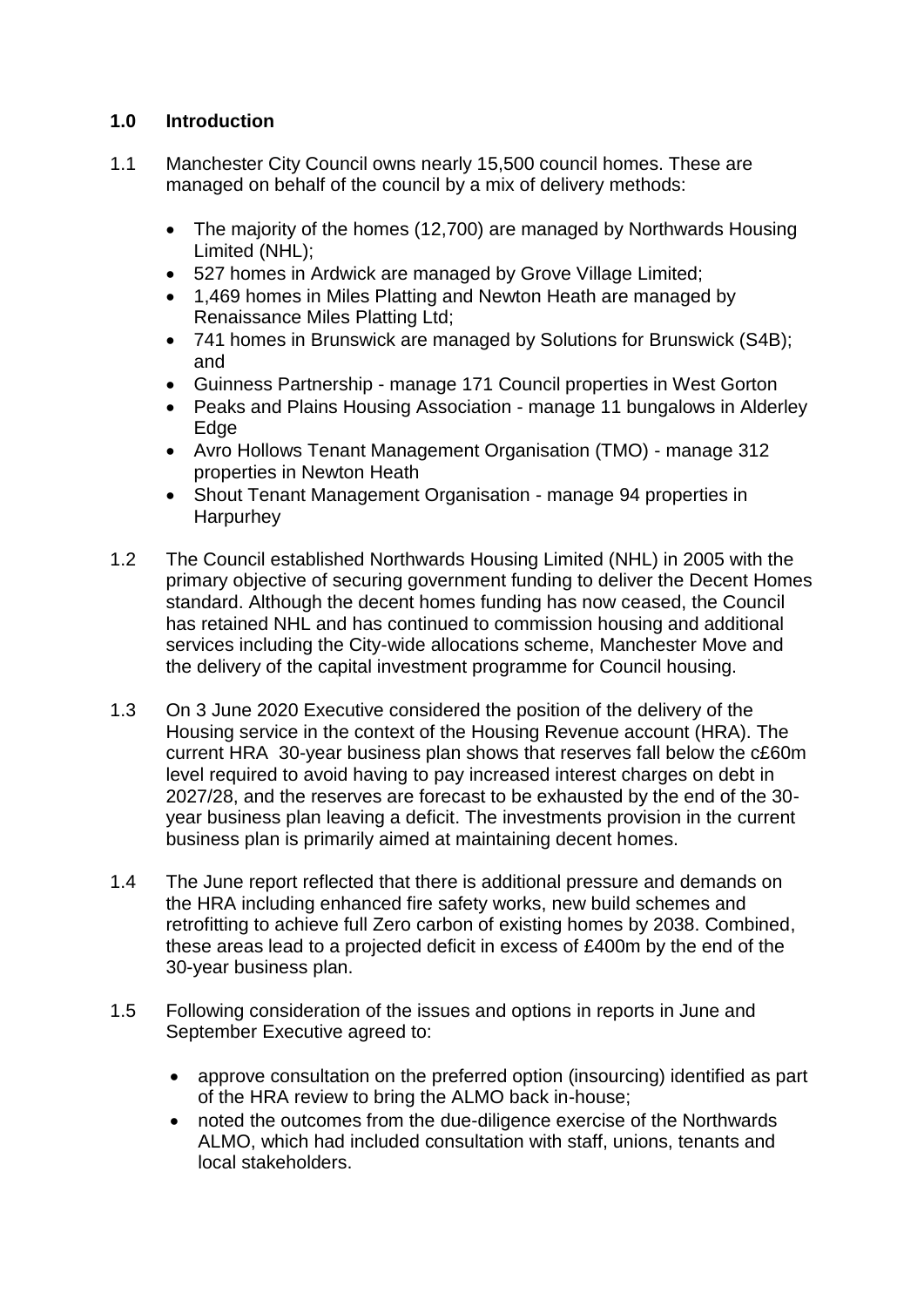- 1.6 The "due diligence" review was undertaken by Campbell Tickell and the conclusions and findings were reported in September. The significant elements of the report were;
- 1.7 Campbell Tickell concluded with some key points about the issues facing all Housing services and in regard to Northwards and North Manchester specifically.
	- In common with every other local authority and social housing landlord, MCC has experienced a significantly tougher regulatory and operating environment over recent years, driven by the four-year -1% rent reduction which has reduced expected levels of income, and the ongoing response to the Grenfell tragedy with significant investment being made in lifesaving fire-safety improvements. However, complex these challenges may be, the impact of the Covid-19 pandemic is system threatening, and has forced a full reset of operating environment priorities and working models for everyone delivering public services, currently operating in little more than safe mode.
	- Covid-19 has created a new operating reality for public services and its impact on people's lives, and the increased demand that this will place on housing services will be experienced for many years to come. Against this backdrop, Manchester must examine its own operating model to ensure it is optimally configured to deliver a sustainable level of service, whilst targeting resources in the most cost efficient, productive and needs focused manner possible.
	- Whilst Northwards has demonstrably achieved what the council has expected of it over time, faced with an unforeseen and stark operating reality, it is opportune moment to ask what whether an ALMO represents the best vehicle to deliver the housing service for both the Council on behalf of its tenants.
	- Not unsurprisingly, at fifteen years old, the rolled over Management Agreement is in need of review as in many respects it does not meet the needs of either party in optimising efficiency, making the best use of resources or in raising the quality of services
	- In summary the evaluation of Northwards itself is that it has regard to efficiency, and that annual operating surpluses have been made year-onyear prior to 2019-20. Northwards benchmarks comparatively strongly with other Manchester providers in respect of overall costs per unit, and income collection. However, overhead costs are high compared with other providers.
- 1.8 Campbell Tickell also concluded that staying as we are currently operating is not an option and that the ALMO has too many weaknesses in terms of Governance, performance, structure and delivery that need to be addressed. Whatever option is chosen will have to be in the context of a significant service delivery improvement programme.
- 1.9 The decisions from the September Executive were:-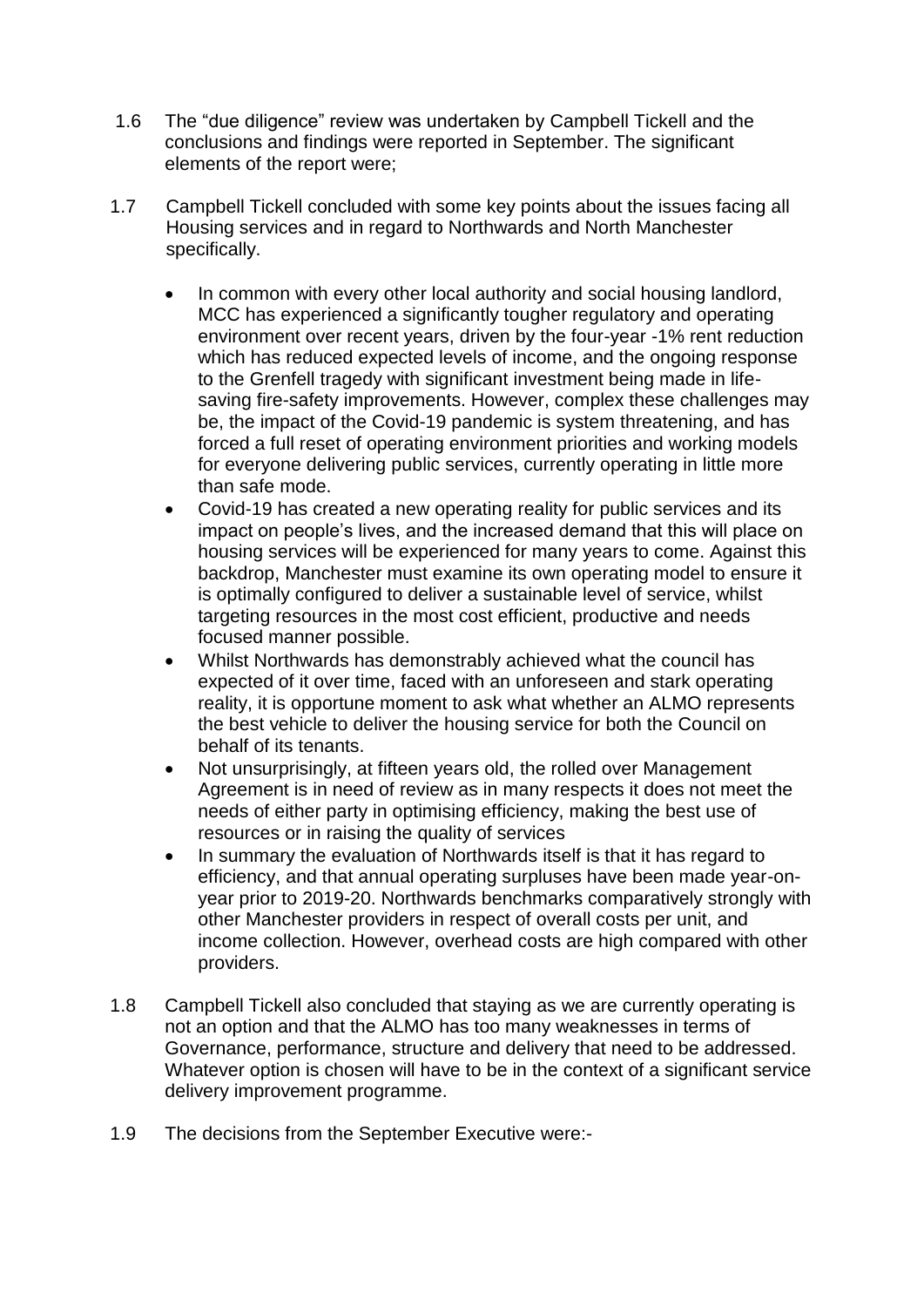- 1. To note the review had concluded that doing nothing was not an option and that there was an opportunity to achieve savings of at least £77m over the 30-year business plan by ending the current arrangements under which the Council's housing stock is managed by Northwards Housing Limited (NHL).
- 2. To agree that for the service to remain outsourced there would need to be demonstrable benefits for tenants. To confirm that insourcing the service remains the preferred option and the intention to take over direct management of the Housing Service into the Council from 5 July 2021 subject to a "test of opinion" involving all tenants and leaseholders.
- 3. To note the proposals contained within the report about how the new council-controlled service offer would be developed and how, in future, tenants were to be involved and empowered in the decision making about services to homes and communities.
- 1.10 Government issued guidance in 2011 to Local Authorities considering the future of their ALMO housing management services. Councils are advised to undertake a cost-benefit and risk analysis exercise before reaching a final decision. These exercises have been completed and the results previously reported.

## **2.0 Test of Opinion**

- 2.1 Tenants and leaseholders have been consulted on the proposal to take direct control of the management of the housing service from 5 July 2021. This was conducted by virtue of an information document and series of questions which tenants and leaseholders could vote on either on the document or online. The independent agency that ran the test of opinion UK Engage Ltd, used a barcoding system to ensure security and to avoid duplicated or multiple voting from one tenancy. A copy of the documentation that was issued is at Appendix 1.
- 2.2 An independent tenants advisory service was employed and supplied by Campbell Tickell. The role was to support tenant and leaseholders engage in the process, respond to any issues or concerns about the process and act as an honest broker independent of both Northwards and the Council.
- 2.3 The test of opinion commenced on 3 December 2020 and concluded on 4 January 2021. As well as the direct mailing of the documentation, publicity was issued on both Northwards and the Council websites and via social media.
- 2.4 Tenants and leaseholders were invited to attend one of four on-line briefings led by the Director of Housing and Residential Growth. These sessions allowed tenants and leaseholders to question the council directly on the rationale for the proposal and the implications for services.
- 2.5 The test of opinion closed at 5.00pm on Monday 4 January 2021. A total of 1633 people voted (1572\* tenants and 54 leaseholders). This is 12.52% of those able to participate (12.57% tenants 11.87% leaseholders). (\*two papers were spoilt)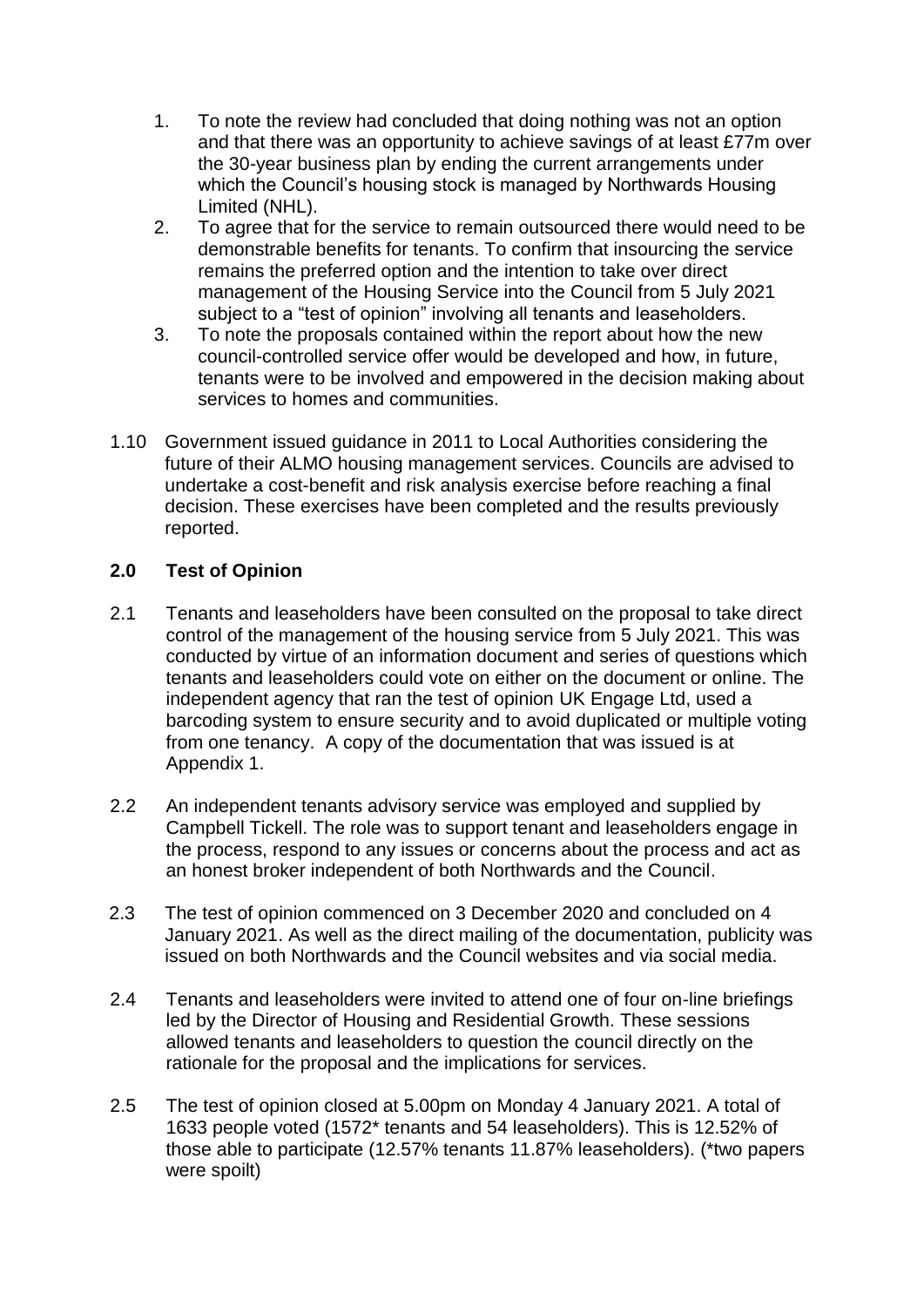- 2.6 In response to the question "Do you support the proposal to bring the management of your council home into direct management by the council?" 1524 voted in support. 1474 tenants voted yes, 89 voted no and 9 did not vote. 50 leaseholders voted yes, 4 voted no. This constitutes 93% of the votes cast, an overwhelming majority. The certified results are at Appendix 2.
- 2.7 It should be noted that this process was a "test of opinion" and not a ballot. The result is not binding but is one of the factors that are to be considered in making the decision about the future management of the service. However, the scale of the majority supporting the proposal creates a compelling argument.
- 2.8 The turnout fulfils the research and statistical tolerances that the council employs when conduction community consultations. This is predicated the three elements:
	- i. The **population** i.e. the total number of tenants and leaseholders able to vote. The population for this exercise is **12981**
	- ii. The **confidence interval** (also called margin of error) is the plus-orminus figure usually reported in newspaper or television opinion poll results. For example, if you use a confidence interval of 4 and 47% percent of your sample picks an answer you can be "sure" that if you had asked the question of the entire relevant population between 43% (47-4) and 51% (47+4) would have picked that answer. The council use a confidence interval of **3**
	- iii. The **confidence level** tells you how sure you can be. It is expressed as a percentage and represents how often the true percentage of the population who would pick an answer lies within the confidence interval. The 95% confidence level means you can be 95% certain; the 99% confidence level means you can be 99% certain. Most researchers use the 95% confidence level. The council use **95%**

By putting these three indicators (above in bold) into an online calculator it provides the number required to have confidence in the result. In this case confidence can be gained from any vote above 986 people**.** 

- 2.8 The response rate of 12.54% is consistent with other Local Authorities who are proposing to or have recently taken their ALMO services in-house. Kirklees concluded their consultation in September 2020 and had an 11% response rate; Gateshead council concluded their consultation in October 2020 with a 12% response rate; The four Local Authorities who made up East Kent ALMO concluded their consultation in December 2019 and had a 15% response rate although voting was made available to wider community and voluntary groups.
- 2.9 Those that have responded have supported the proposals. It should be noted that residents who attended the briefing sessions and contacted the tenant's advisor were supportive of the proposal and were mostly raising serious concerns about the quality of the repairs service.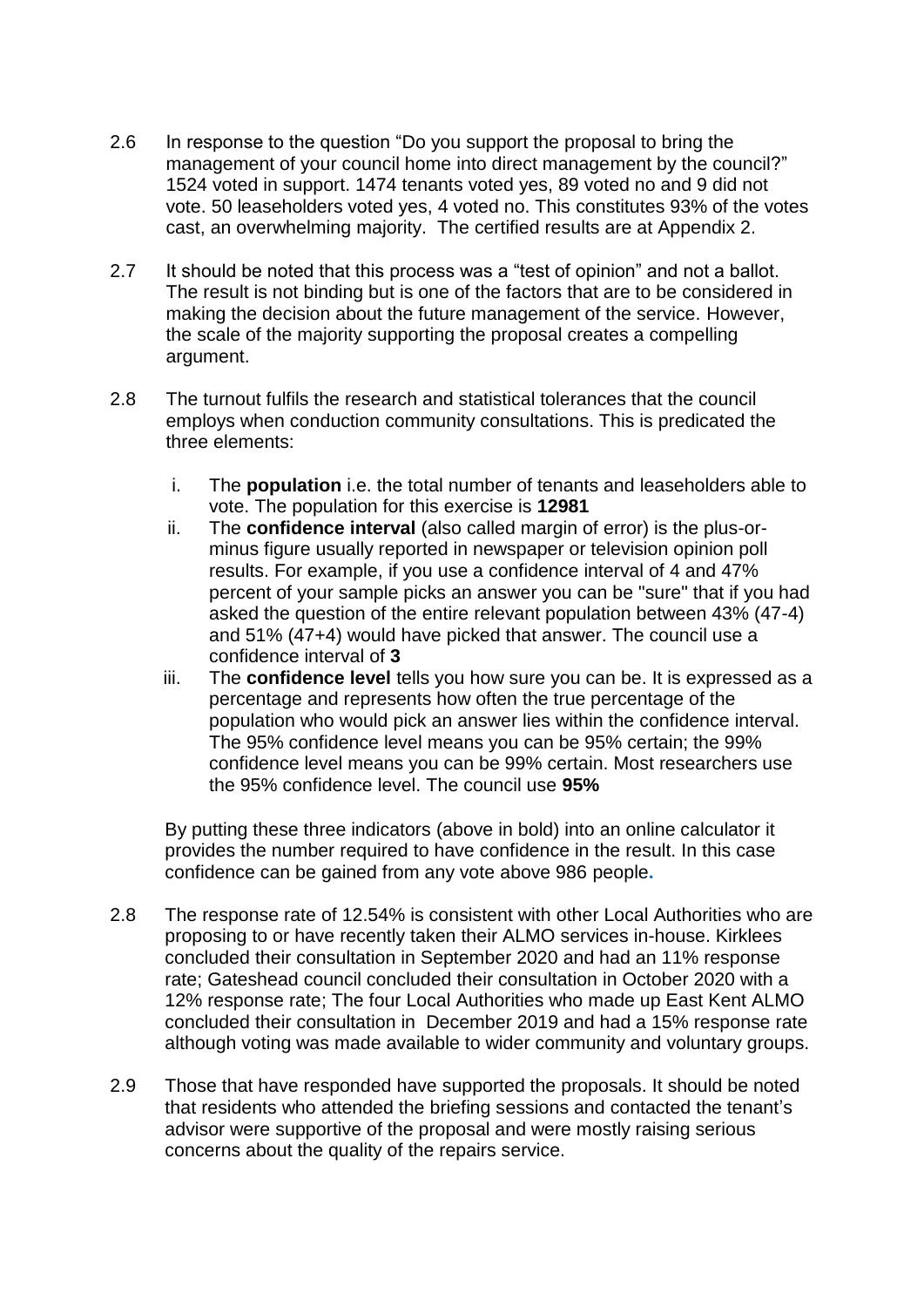- 2.10 As the final stage of the consideration the "test of opinion" consolidates previous considerations reported in June and September and therefore seeks Executive ratification to bring the management of the housing management services, currently provided by Northwards Housing Limited, under the direct management of the council with effect 5 July 2021.
- 2.11 One of the questions in the test of opinion was "Are you interested in taking a more active role in the management of housing services?". 532 people have indicated that they would be willing to be actively involved and have provided their contact information. In total 963 participants indicated a willingness to be involved but not all provided their contact details. We have all respondents addresses so will follow up on all expressions of interest.

## **3.0 Returning the service to the council project plan**

- 3.1 The proposal that is being recommended and was put to tenants is known as a "lift and shift". This means that the operational functions will continue and so, initially, the tenants and leaseholders will have continuity of service. It allows the council to take the service into direct supervision whilst minimising the initial impacts and risks on service and tenants' experience.
- 3.2 The practical steps of delivery of the transition are:
- 3.2.1 The council are appointing a dedicated project lead who will work across the council and Northwards to manage all of the critical stages of the transition of services. The Northwards Chief Executive retired on 31 December 2020 and Northwards have appointed an Interim Director of Transition to lead the service transition from Northwards perspective.
- 3.2.2 Following the Executive decision, the council, in partnership with the Northwards Board and management, will be able to engage in direct communication with staff at Northwards and with tenants and leaseholders. The interaction with Northwards staff will include conducting an "Our Manchester" Listening in Action exercise to establish areas of concern and attention. This exercise will contribute to retaining key personnel through this transition. There will be a regular dialogue with staff, tenants and unions throughout the transfer programme.
- 3.2.3 Formal due diligence will commence that address issues such as contract transference, TUPE, Insurances, premises and any assets and liabilities. As of 20 January, Northwards will be required to consult the council before entering into any new or extended contracts, making any job offers or any other activities that may impact the due diligence exercise.
- 3.2.4 The TUPE due diligence work will be a significant workstream involving over 350 Northwards officers and requiring extensive and continuous consultation. This will be challenging, commencing within the current national lockdown. Working closely with Northwards management team and the Unions we will ensure that a comprehensive process is supported.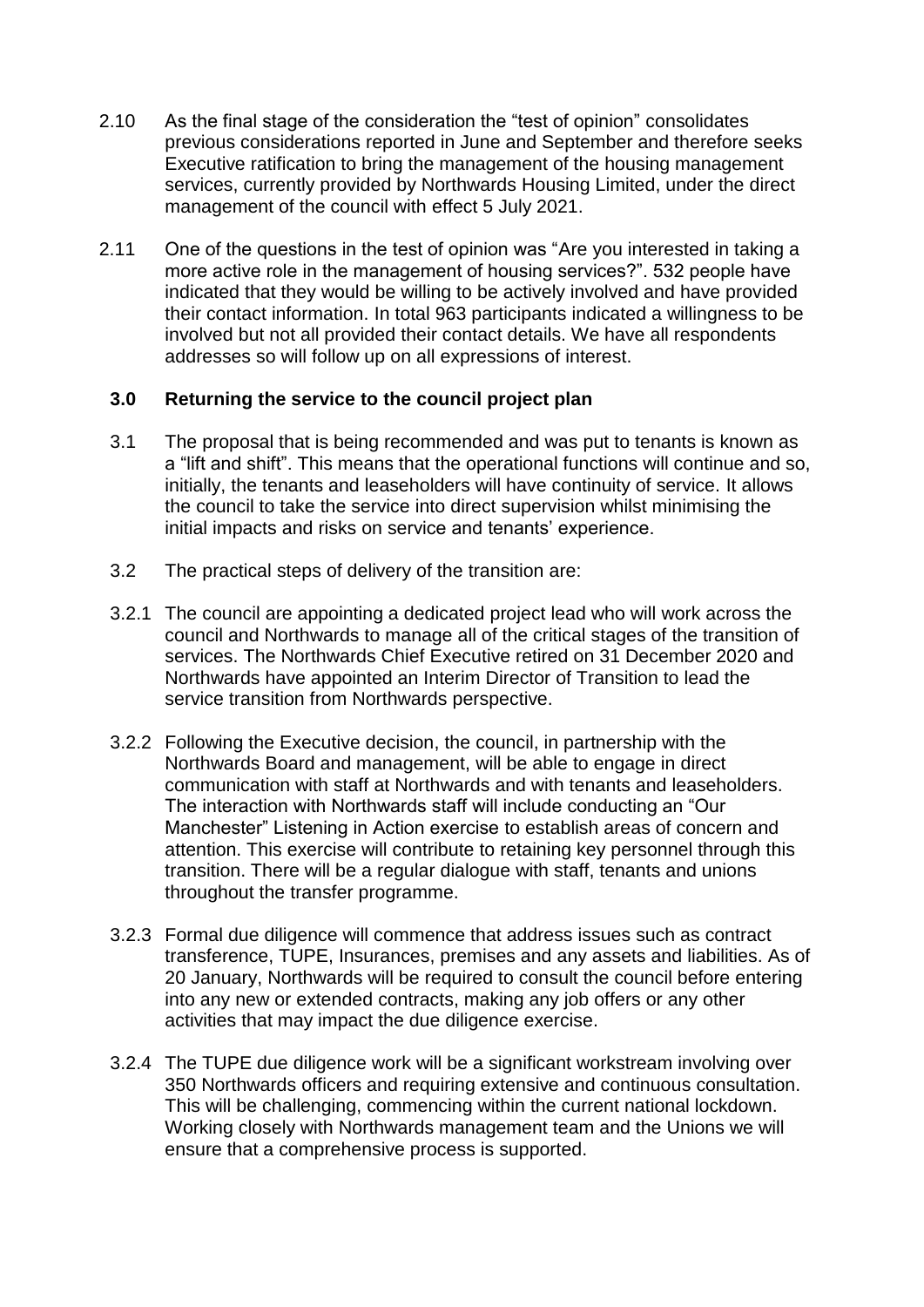- 3.2.5 As outlined in Section 4 it is intended that a shadow board will work with the Northwards Board to have oversight of the transition project.
- 3.3 Manchester Move. Northwards manage Manchester Move on behalf of the City Council and the 15 registered providers who are members of the scheme. The Council pays additional fees to reflect that most members are agreeing to allocate using Council Allocation policy. Manchester Move is overseen by a Housing Access Board which is made up of the members of the scheme. There will need to be a dialogue with the members about the future management of Manchester Move. This will be progressed as a specific and separate workstream.
- 3.4 YES. YES is a wholly owned subsidiary of NHL. Once NHL ceases to trade as a legal entity YES could, by default, transfer to the council. There is a stated commitment to retaining and developing YES. There will be a specific workstream that will manage this process to create the long-term framing of YES. It is likely that we will find a new way of YES being governed which will allow it to retain a level of independence. By being part of the council some of its grant funding and fund raising would be compromised.
- 3.5 Corporate support functions. Support or "back office" functions will be assimilated with council functions at or before 5 July 2021. Whilst they will continue to support the housing service provision, there is no necessity for them to be a separate and dedicated entity. Some retention related to concluding the finances and fiduciary responsibilities of Northwards Housing Limited as a legal entity will be required until the company is closed.
- 3.6 The cost of returning the ALMO to the council is estimated by Campbell Tickell as £1,482,000. This included the legal costs of closing the ALMO, administering TUPE and pension arrangements, and management of change costs, which would be chargeable to the HRA, with retained surpluses used to meet these costs.
- 3.7 Improvement programme. Priority will be given to intervention in, and improvement of, priority service areas identified by tenants and leaseholders through the Campbell Tickell review and the "test of opinion" exercise. These include improved repairs service; improved investment programme delivery; community safety and dealing with anti-social behaviour. The areas were summarised in the offer document (Appendix 1). The programme will also consider any differences in approach and culture between the two organisations to ensure that at the point of transfer there is a consistent and shared approach, following "Our Manchester" principles.
- 3.8 The Council's HR Department as the importing agency, will undertake a full due diligence of the TUPE issues. It should also be recognised that Northwards' own retention case, made as part of the Campbell Tickell review, recognised that some service areas were over-sized. They had recommended a downsizing of a number of areas with a reduction in posts. This case will be considered in transition.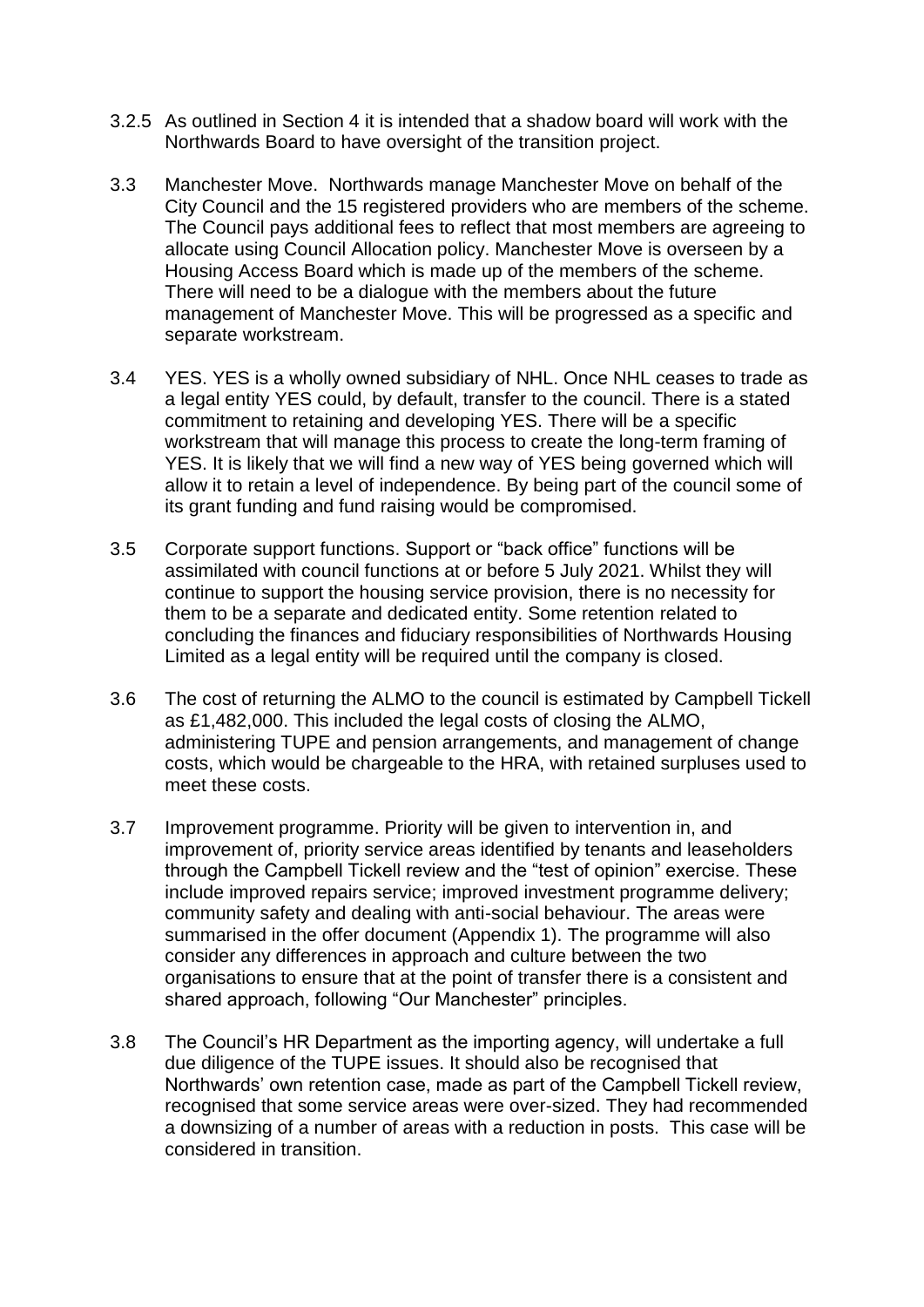- 3.9 It is noted that there are areas in which Northwards have made a significant and positive impact on tenant and neighbourhood services. As we develop the service within the council we will seek to identify and maximise the areas of 'best' practice linking ALMO and council capacity to harness community capacity; projects like Everyone In, addressing domestic abuse; Supporting the health and social care system, Debt Management and Advice and Communications. This would be built upon during the transition year while services sat alongside each other as one organisation. Bringing together the best practices and harnessing the strengths of both organisations is a powerful opportunity to deliver even more for the benefit of tenants and neighbourhoods.
- 3.10 It is proposed to retain the branding Northwards to identify the council housing service. There is a practical benefit in not having to change the livery and stationary initially. However, the wider benefit is that it is a service recognised by tenants so the housing service will continue to be identifiable and distinctive whilst still part of the council.
- 3.11 Throughout this process there will be full engagement with the trade unions and will work closely on the messages being delivered to staff. To date the Council have not had direct dialogue with Northwards staff on these issues as there are still some stages to be concluded before final decisions are taken and the formal processes can commence. The interaction, delivered closely with Northwards Board and management team, with Northwards staff will include conducting an "Our Manchester" Listening in Action exercise to establish areas of concern and attention. This exercise will contribute to retaining key personnel through this transition.
- 3.12 We will ensure any staff who may be potentially adversely affected by these proposals are supported and all avenues are explored to mitigate impacts.

### **4.0 Governance and accountability**

- 4.1 Once transferred the housing management and maintenance service would be governed by elected members and tenants. There is an ongoing consideration of precisely where and how this will align to council management and the committee system. Legal and Democratic services are considering the optimum way that there can be alignment to the decision-making structure of the council. This will be place-based reflecting that the tenancies in question are exclusively in North Manchester. It is intended that this forum will be created as a shadow board of tenants and members so that it can oversee the transition process. There will be close working with Northwards Board and Northwards members and tenants will be consulted and included in the development of this governance framework.
- 4.2 Governance will seek to build on existing tenant engagement processes and to meet the requirements outlined in the recent Government White Paper "The Charter for Social Housing Residents". Northwards have an existing engagement framework. This includes: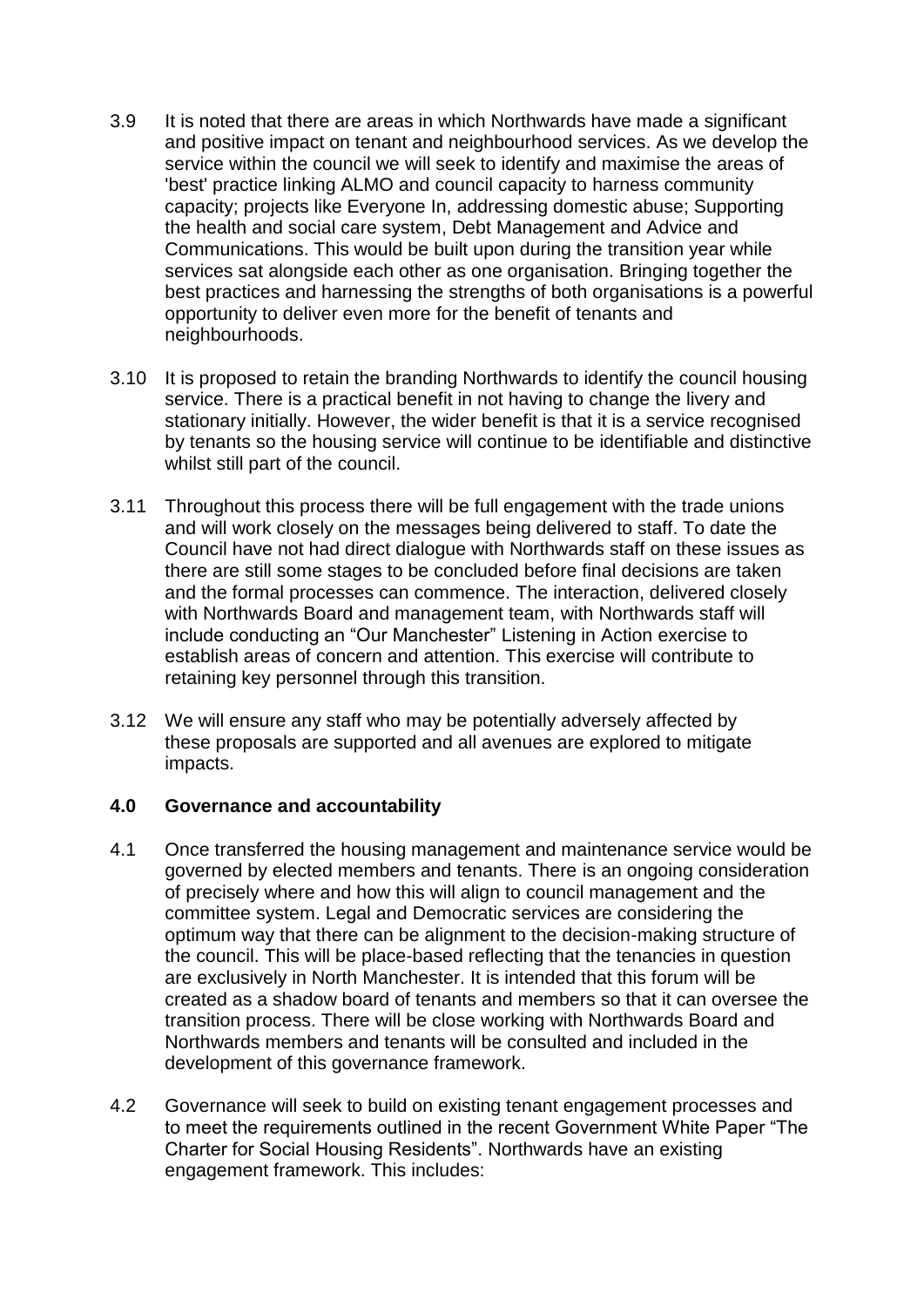- Tenants and Residents Groups. There are 9 active groups meeting a required constitution, and 11 "contact" groups.
- Residents' network. 114 active tenants on the data base
- Events-43 community events held in 2019.
- Networking
- Urban Crew. A joint initiative with Manchester communications academy working with 140 primary schools.
- Eric Hobin sponsorship fund. Community grant opportunity with awards of up to £500 for community activity.
- Youth engagement.
- Retirement Housing.
- High Rise Forum.
- Tenants View- Overarching representative group.
- 4.3 It is recognised that there is a limited connection between the council and its tenants. There has been a reliance upon Northwards delivering this function. In order to create a better Council; tenant relationship we would build upon Northwards existing network and expand access to the various groups. Shelter, the Housing Charity, have agreed to work with us to create genuine neighbourhood-based forums and particularly to increase direct involvement from under-represented groups.
- 4.4 We would ensure that tenants are able, on an annual basis, to hold a scrutiny review of the whole service and report to elected members so that the service has proper oversight and accountability.
- 4.5 The format of future governance should align with the emerging requirements of the White Paper and the Charter for Social Housing tenants. This will include oversight of performance against the Social Housing Regulator's Regulatory Standards. This will particularly relate to the Tenant Involvement and Empowerment standard and the Consumer standard. Agenda areas of any post-transfer governance could include:
	- commentary on the formulation of the landlord's housing related policies and strategic priorities.
	- views expressed ahead of the making of decisions about how housing related services are delivered, including the setting of service standards.
	- the scrutiny of the landlord's performance and the making of recommendations to their landlord about how performance might be improved.
	- issues related to the management of their homes, where applicable.
	- the management of repair and maintenance services, such as commissioning and undertaking a range of repair tasks, as agreed with landlords, and the sharing in savings made.
	- agreeing local offers for service delivery.
- 4.6 The fact that over 900 tenants and leaseholders have expressed an interest in playing a role in the future management of the housing service is a significant bonus of the process. Of these 532 have provided contact details in order for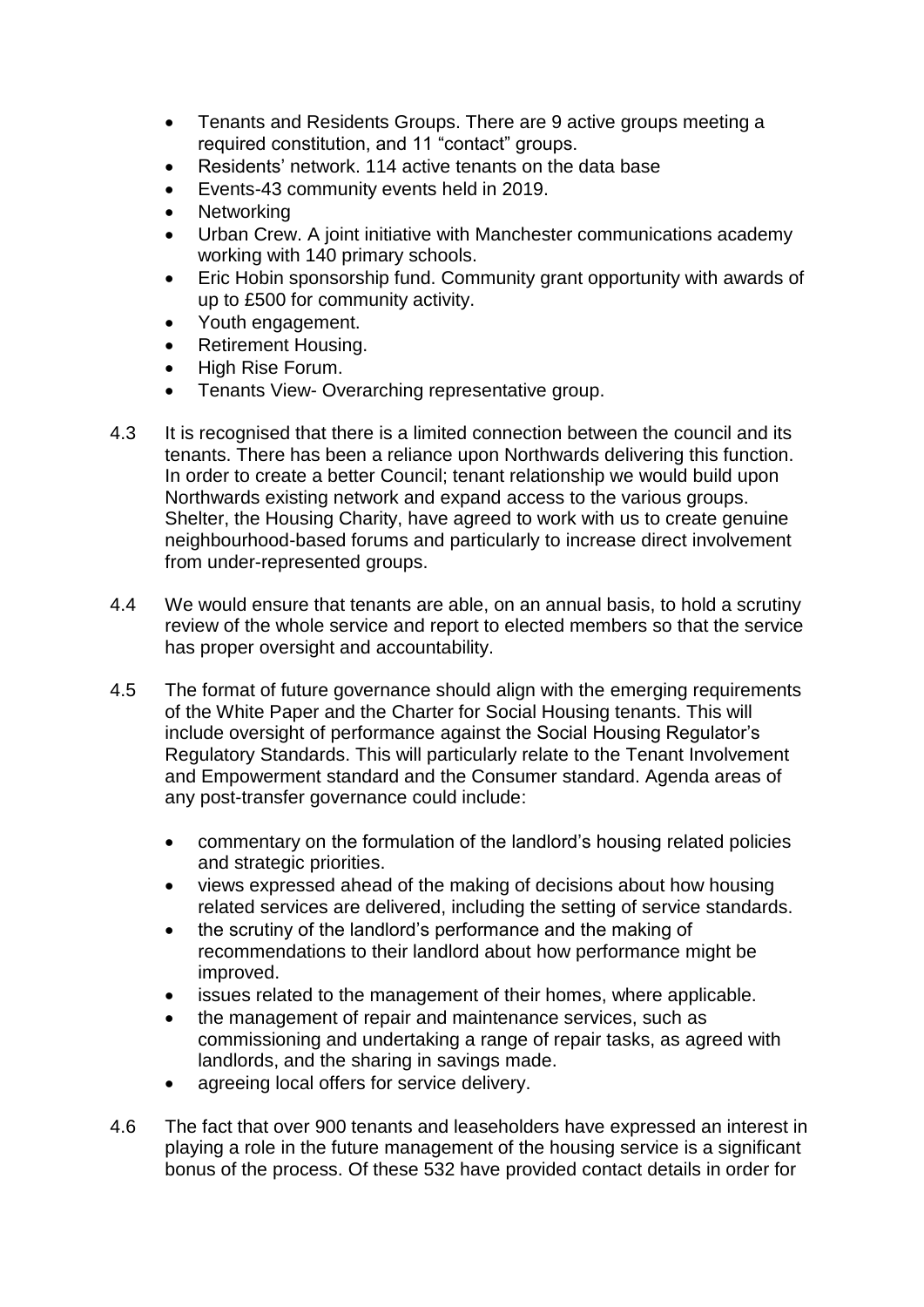this interest to be followed up. This number is significantly higher than the number Northwards have currently on their retained active tenants schedule and will allow a wider range of views and perspectives to be expressed. This is a positive development and will allow us to significantly refresh the number and range of active tenants in future governance and consultation arrangements.

## **5.0 Timescales**

5.1 The intended date of the service commencing from Council delivery would be 5 July 2021. A summary of the critical actions and milestones is at Table 1.

| <b>Task</b>                                               | <b>Target date</b>  |
|-----------------------------------------------------------|---------------------|
| <b>NHL Interim Director of</b>                            | 4 January 2021      |
| <b>Transition starts</b>                                  |                     |
| Economy scrutiny committee                                | 14 January 2021     |
| <b>MCC Project manager</b>                                | w/c 25 January 2021 |
| appointed                                                 |                     |
| <b>Executive Decision</b>                                 | 20 January 2021     |
| Mail out to all tenants and                               | January 2021        |
| leaseholders                                              |                     |
| Formal notification to all                                | January 2021        |
| Northwards staff and relevant                             |                     |
| <b>MCC</b> staff                                          |                     |
| "Our Manchester" Active                                   | February 2021       |
| listening events (Virtual)                                |                     |
| Commence TUPE due                                         | February 2021       |
| diligence                                                 |                     |
| IT systems integration analysis                           | February-June 2021  |
| <b>MCC Corporate services</b>                             | March 2021          |
| assimilation plans                                        |                     |
| Executive to receive new                                  | March 2021          |
| organisation structure                                    |                     |
| proposals                                                 |                     |
| Executive to receive new                                  | <b>June 2021</b>    |
| Governance proposals                                      | <b>June 2021</b>    |
| Mailing to all tenants and<br>leaseholders to confirm new |                     |
|                                                           |                     |
| service arrangements<br>Self-assessment against           |                     |
| Regulatory code                                           | May 2021            |
| NHL Board make decision to                                | May 2021            |
| dissolve                                                  |                     |
| <b>Staff TUPE across</b>                                  | 5 July 2021         |
| New service launched                                      | 5 July 2021         |
| NHL ceases to trade as a                                  | 5 July 2021         |
| separate entity                                           |                     |

## **Table 1 Task and target dates.**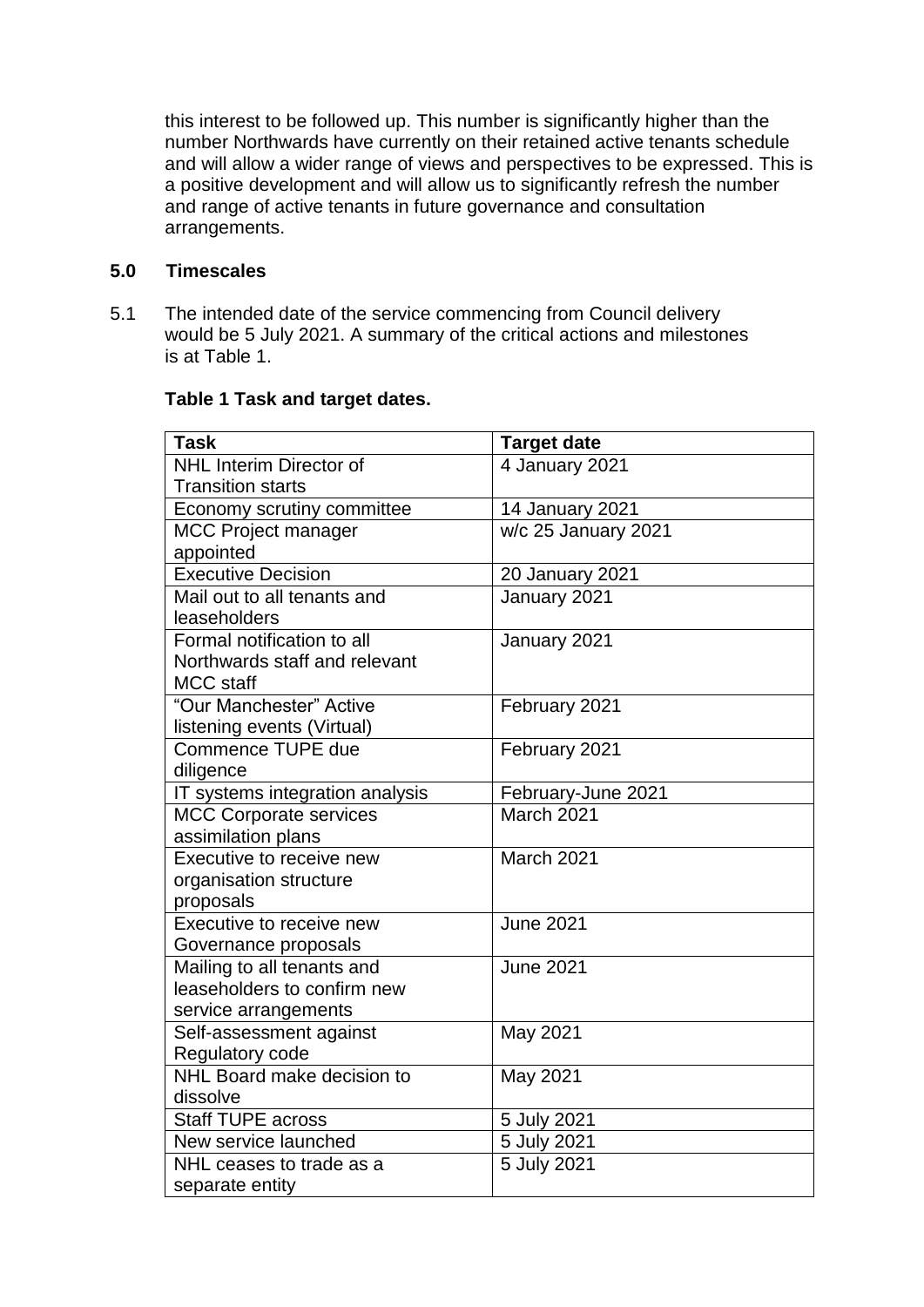| Approve NHL final accounts<br>and audit        | September 2021      |
|------------------------------------------------|---------------------|
| NHL apply to closedown<br>company registration | 6-12 months         |
| Development of new 5-year                      | Jan-September 2021. |
| housing strategy                               |                     |

## **6.0 Contributing to a Zero-Carbon City**

6.1 The retrofitting of existing homes to meet zero carbon objectives is at the heart of the revision of the HRA. The investment calculations by Savills are based on a programme of decarbonising the fabric of the homes assuming no carbon neutral energy network source.

## **7.0 Contributing to the Our Manchester Strategy**

## **(a) A thriving and sustainable city**

7.1 As the largest landlord in the City it is critical that the Council's own tenants get as good as, if not better, service and investment, as any other social housing tenant.

# **(b) A highly skilled city**

8.2 As a major employer we can ensure that the housing management and maintenance service provides work and training opportunities to the Manchester community.

### **(c) A progressive and equitable city**

8.3 The investment programme taking account of new and emerging programmes and projects.

### **(d) A liveable and low carbon city**

8.4 The presumption of a largescale fabric-based retrofitting programme is featured in the revision of the 30-year business plan.

# **(e) A connected city**

8.5 The housing service is a major contributor to the North Manchester infrastructure.

### **9.0 Key Policies and Considerations**

# **(a) Equal Opportunities**

9.1 None at this stage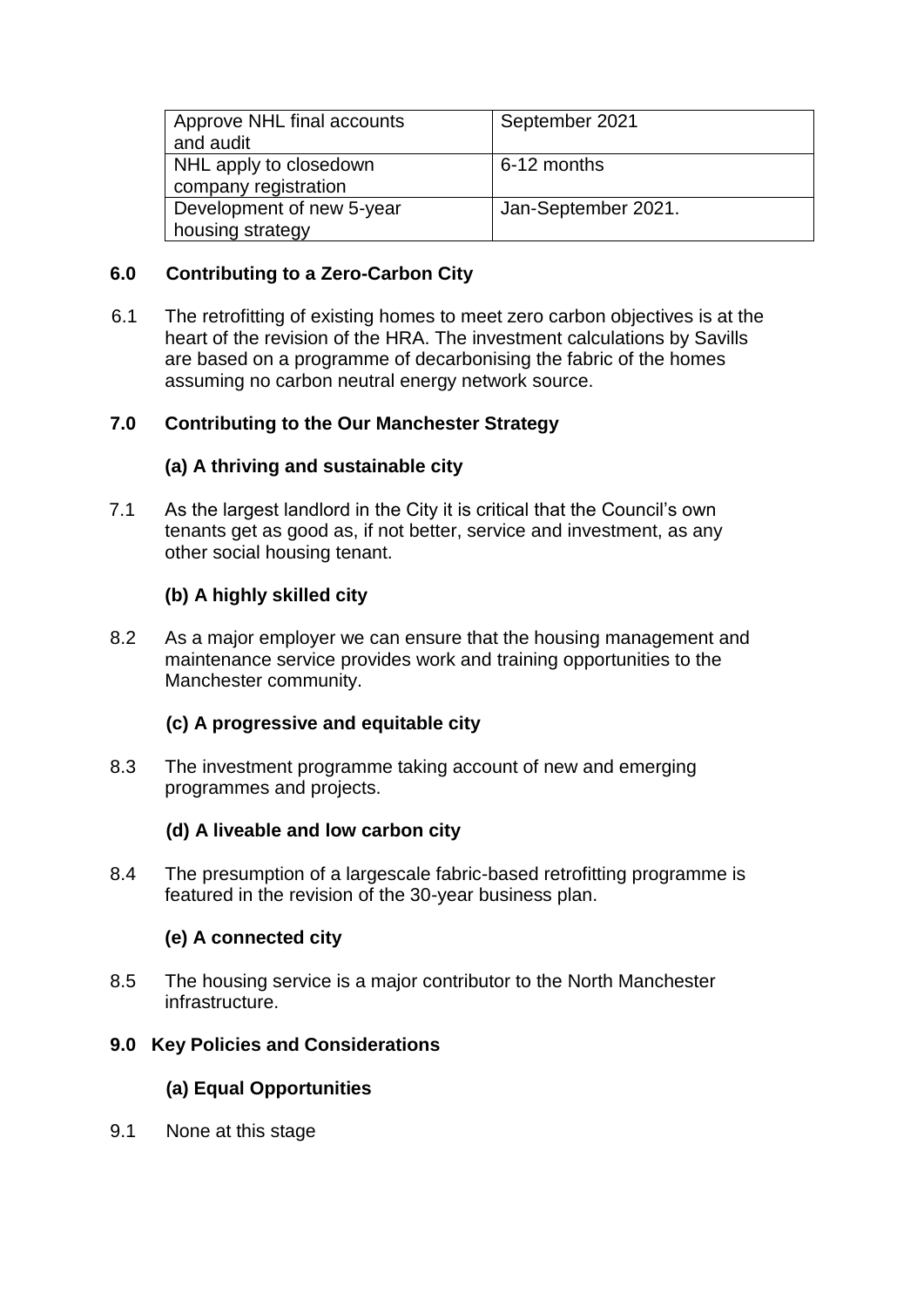## **(b) Risk Management**

9.2 A detailed risk register will be undertaken jointly by the council's project lead and the Interim Director of Transition at Northwards. The immediate risks are detailed in Table 2.

| <b>Risk</b>                                                                                     | Interim mitigation                                                                                                                                                                                     |
|-------------------------------------------------------------------------------------------------|--------------------------------------------------------------------------------------------------------------------------------------------------------------------------------------------------------|
| Short term loss of Key Executive<br>officers in the ALMO                                        | Interim cover in place for CEO role<br>and Director of Resources.                                                                                                                                      |
| Short term loss of key personnel<br>involved in asset management and<br>repairs                 | Some interim posts covered.                                                                                                                                                                            |
| Loss of focus on service and<br>reduction in performance during<br>transition                   | Monthly joint MCC/NHL project<br>board meetings. Reports to Shadow<br>Board and NHL Board.                                                                                                             |
| Revised governance arrangements<br>leading to less tenant and<br>leaseholder involvement.       | Joint Shadow Board and NHL Board<br>development including tenants and<br>leaseholder input.                                                                                                            |
| Loss of service quality arising from<br>reduced staff morale.                                   | Implementation of an effective HR<br>strategy to support staff, ensuring<br>necessary training and development<br>is in place.<br>Implementation of an effective staff<br>communication and engagement |
| Loss of service quality arising from IT<br>complications.                                       | strategy<br>Early meeting with IT to identify<br>issues and develop a project action<br>plan                                                                                                           |
| Cost of transition over-runs                                                                    | Adequate budget provision and<br>monitoring                                                                                                                                                            |
| Insufficient MCC staff capacity to<br>support the transition project.                           | Potential use of HRA reserves to<br>support other services to support<br>the project                                                                                                                   |
| Changes in the extent of reintegration<br>of services made after reorganisation<br>has started. | Early decision making                                                                                                                                                                                  |

## **Table 2. High level risks**

# **(c) Legal Considerations**

- 9.3 The HRA is a highly regulated entity, and Northwards Housing is a fully constituted legal entity, and consequently there are several considerations in completing this business appraisal.
- 9.4 The next break clause for the Management agreement is April 2023. The Board of Northwards would need to support the mutually agreed termination of the management agreement.